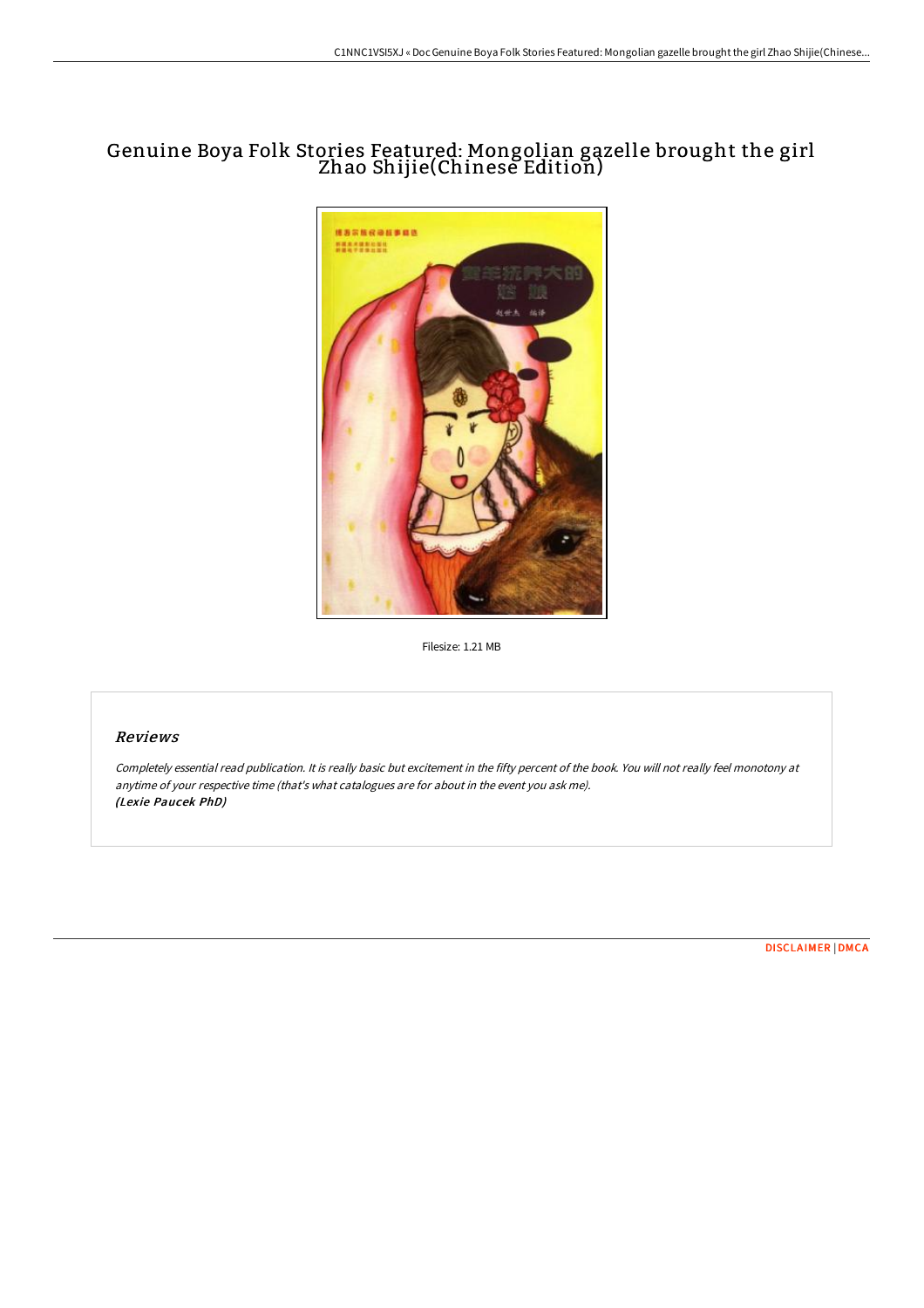## GENUINE BOYA FOLK STORIES FEATURED: MONGOLIAN GAZELLE BROUGHT THE GIRL ZHAO SHIJIE(CHINESE EDITION)



To save Genuine Boya Folk Stories Featured: Mongolian gazelle brought the girl Zhao Shijie(Chinese Edition) PDF, please follow the web link under and download the document or gain access to additional information which are have conjunction with GENUINE BOYA FOLK STORIES FEATURED: MONGOLIAN GAZELLE BROUGHT THE GIRL ZHAO SHIJIE(CHINESE EDITION) book.

paperback. Book Condition: New. Ship out in 2 business day, And Fast shipping, Free Tracking number will be provided after the shipment.Paperback. Pub Date :2012-02-01 Pages: 186 Publisher: of Xinjiang Fine Art Photography Press Information title: the Uygur folk stories Featured: Mongolian gazelle brought the girl Original Price: 15.00 yuan Author: Zhao Shijie translated Publisher: Xinjiang Fine Art Photography Publishing Date :2012-02-01ISBN: 9.787.546.921.396 words: Pages: 186 Edition: 1 Binding: Paperback: 32 commodity identification: 11026255 Editor's Choice No Summary Folk Stories. wide. diverse style. Some of them are quiet and elegant. and some magnificent magic. some witty. some profound meaning. most of the performance of the a distinct laboring masses of love and hate. and sense of right and wrong. they are tenacious. optimistic. humorous national character also expressed. Fairy the beautiful sister directory the dumplings girl king. and ants frog bride chicken raw gems poor hunters become married the Princess painting the beauty of God springs lucky bird the beautiful springs a pigeon jade girl flowers glowing pearl frog prince will foal the Shemale wits farmer snake wearing a saffron dress girls youth wisdom warrior princess devil golden apple dough should belong Who hometown Love Pakistan by farmer Prince ferocious demon lumberjack and Bear magical treasure pot a magic lamp twin sisters Eagle poor and the King . of No Digest frog bride long ago. a castle of the king. the king had three sons. One day. he put his sons called him. and said solemnly: My children. you are all grown up. married a daughter-in-law a family I do not know how you consider this issue? Marriage. we listened to her father arrangements. three sons said in unison. Well. you come with me. King took his son boarded the palace pagoda. said to each person in the hands of...

 $\mathbf{E}$ Read Genuine Boya Folk Stories Featured: Mongolian gazelle brought the girl Zhao [Shijie\(Chinese](http://www.bookdirs.com/genuine-boya-folk-stories-featured-mongolian-gaz.html) Edition) Online  $_{\rm PDF}$ Download PDF Genuine Boya Folk Stories Featured: Mongolian gazelle brought the girl Zhao [Shijie\(Chinese](http://www.bookdirs.com/genuine-boya-folk-stories-featured-mongolian-gaz.html) Edition)